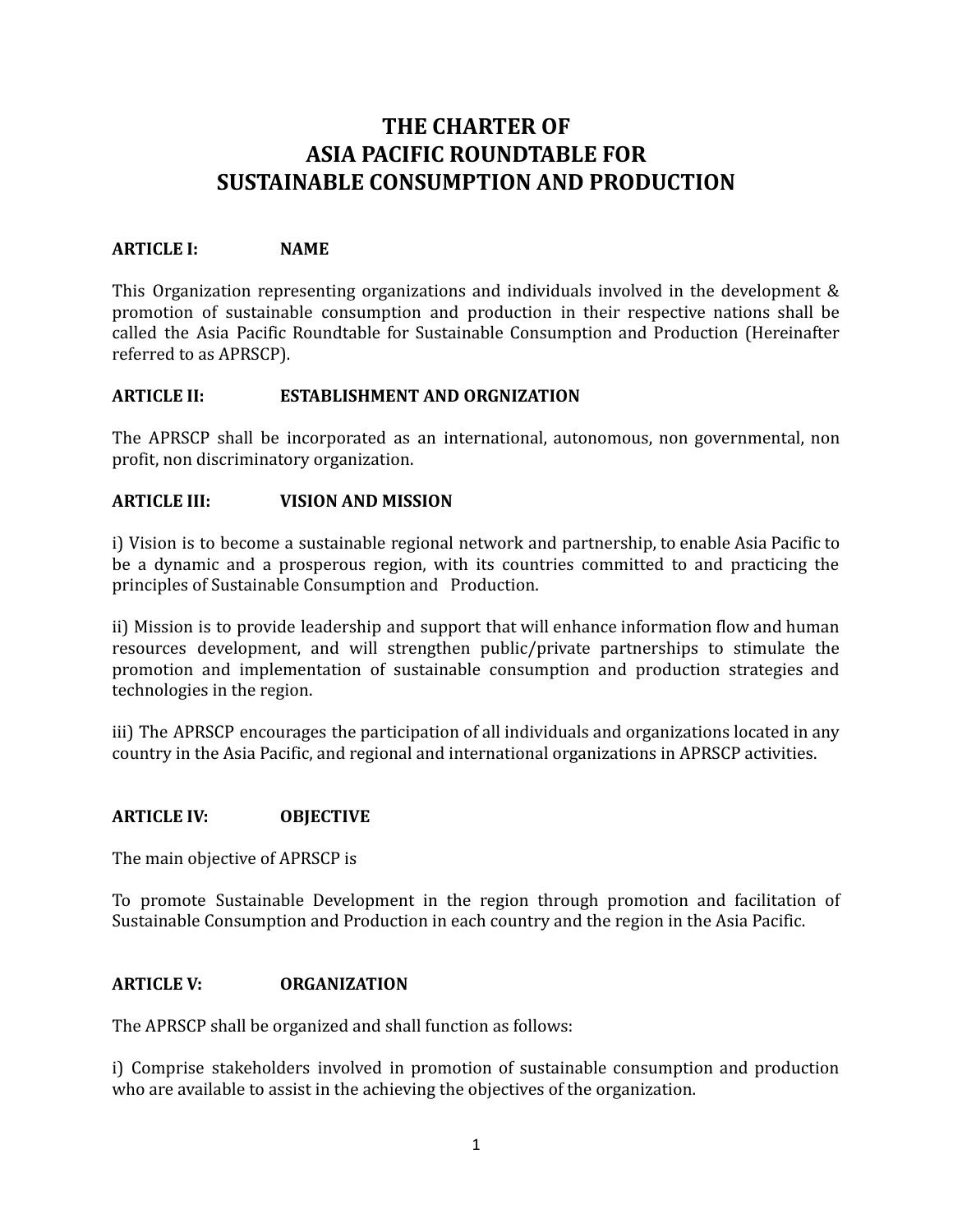ii) Membership: Members shall be organizations and individuals involved in promotion of sustainable consumption and production in countries in the Asia Pacific Region. Each APRSCP membership of an organization shall designate one individual as its representative

iii) Board of Trustees: The board shall have no more than seventeen members elected from the APRSCP membership, in accordance with Article IX.

iv) Secretariat: An Administrator and support personnel shall staff the secretariat.

v) Registration: For the purpose of formal and legal requirements for financial and banking matters, the APRSCP is registered as a non profit international organization.

vi) Council of Country Representatives: Council of Country representatives will include maximum of 2 members from each country in the region. These representatives are eligible to be elected to the board of trustees after serving 3 years in the council

# **ARTICLE VI: MEMBERSHIP**

1. Basic authority of the APRSCP shall be vested in the membership. Each member who has paid membership fees is eligible to be elected to the board. Executive direction shall be entrusted to the Board of Trustees according to the Charter and the Code of Conduct.

2. Each organization member shall designate one representative for voting purposes.

3 Any Organization seeking membership of APRSCP shall submit approval of their Board of Directors to the APRSCP Charter by way of a board resolution

4. The members from any one country shall not exceed 30% of the total eligible voting membership.

5. The powers of the membership include:

- (i) Electing the board of Trustees during the regional roundtables
- (ii) Proposing or otherwise acting on amendments to the charter, as stated in Article XVI?.
- (iii) Dissolving APRSCP in accordance with Article XIV

6. At least 20% of the total membership or 34 members which ever is lower shall constitute a quorum for voting purposes. In lieu of the membership or other meetings, APRSCP business may be conducted by mail or electronically.

7. For the purposes of electing the Board of Trustees, the following procedures shall be followed.

- (i) The Board of Trustees shall have no more than seventeen members.
- (ii) No more than two directors shall be from the same country.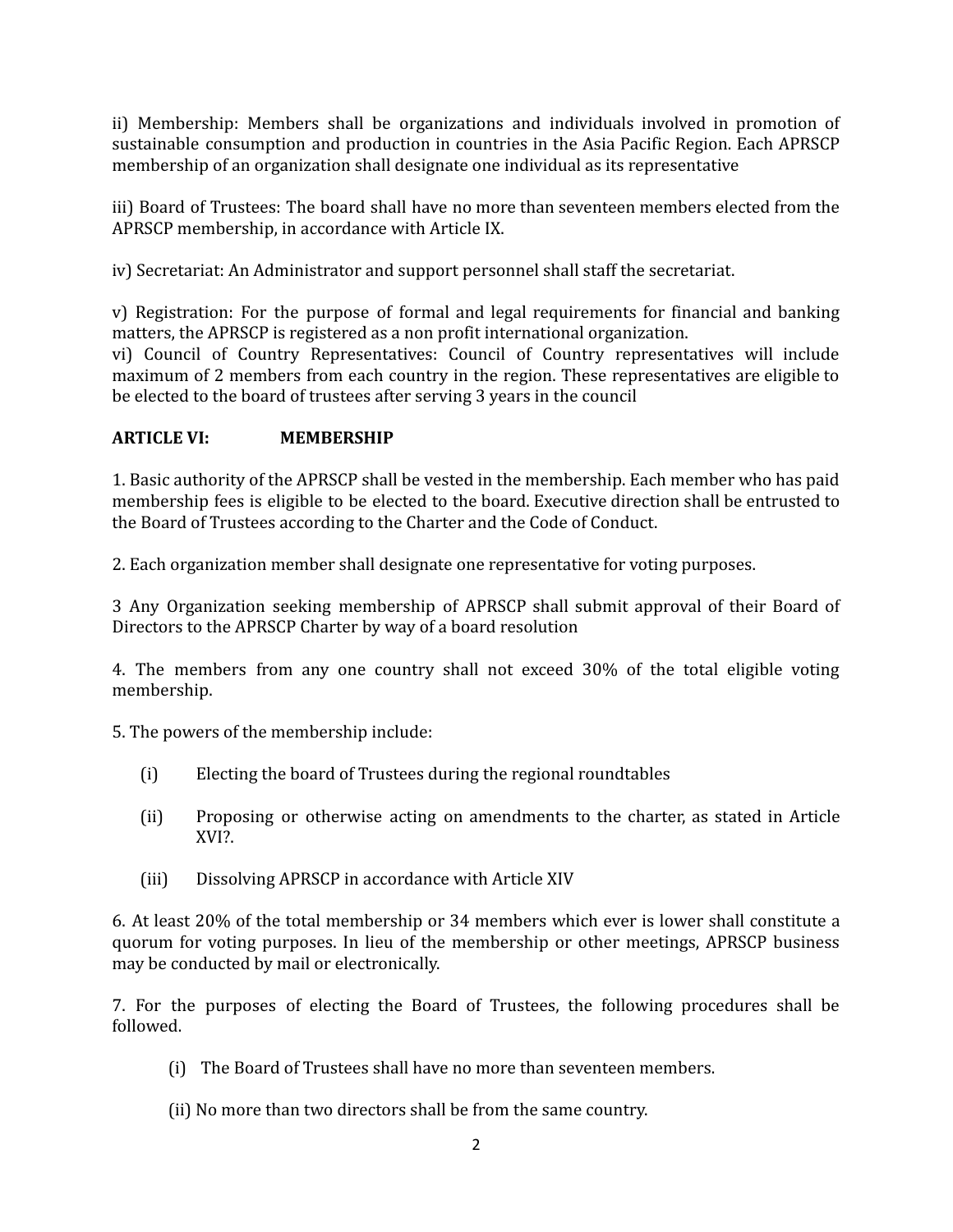8. Any Member may withdraw from the Organization by written notice to the Secretary General. Such notice shall be made at least 2 months in advance.

## **Article VII: CODE OF CONDUCT:**

1. APRSCP membership will be governed by a Code of Conduct. The code of conduct will provide directions & guidelines to the board of trustees and all the membership on the conducting of APRSCP activities.

**2**. In any issue or conflict the charter of APRSCP will be the main guidance document for decision making. The code of conduct will be the operational guide of APRSCP.

## **ARTICLE VIII: REVOCATION OF MEMBERSHIP**

If upon determination of the board of trustees, an organization or individual is deemed to have failed to fulfill its membership qualifications and obligations or contravened the code of conduct as stated in Article V, its membership shall be subject to review for non renewal.

## **ARTICLE IX BOARD OF TRUSTEES**

1) Only members who are citizens, permanently residing or employed in Asia Pacific region are eligible to be a member of the Board of Trustees.

2) Board members must be eligible voting members.

3) The Board of Trustees is responsible for managing and operating the APRSCP pursuant to decisions and policies adopted by the membership.

4) The Board of Trustees may draw up bylaws.

5) The Board of Trustees may elect among itself an executive committee.

6) The Board of Trustees may appoint other committees among APRSCP members to undertake activities of the organization. The committees shall have no powers other than those derived from the board.

7) The Board of Trustees shall meet at such times as necessary.

8) The board of trustees may decide by majority to enter into partnerships through memorandum of understanding (MOU) with other organizations to further facilitate the objectives of the APRSCP.

## **ARTICLE X: BOARD OF ADVISORS**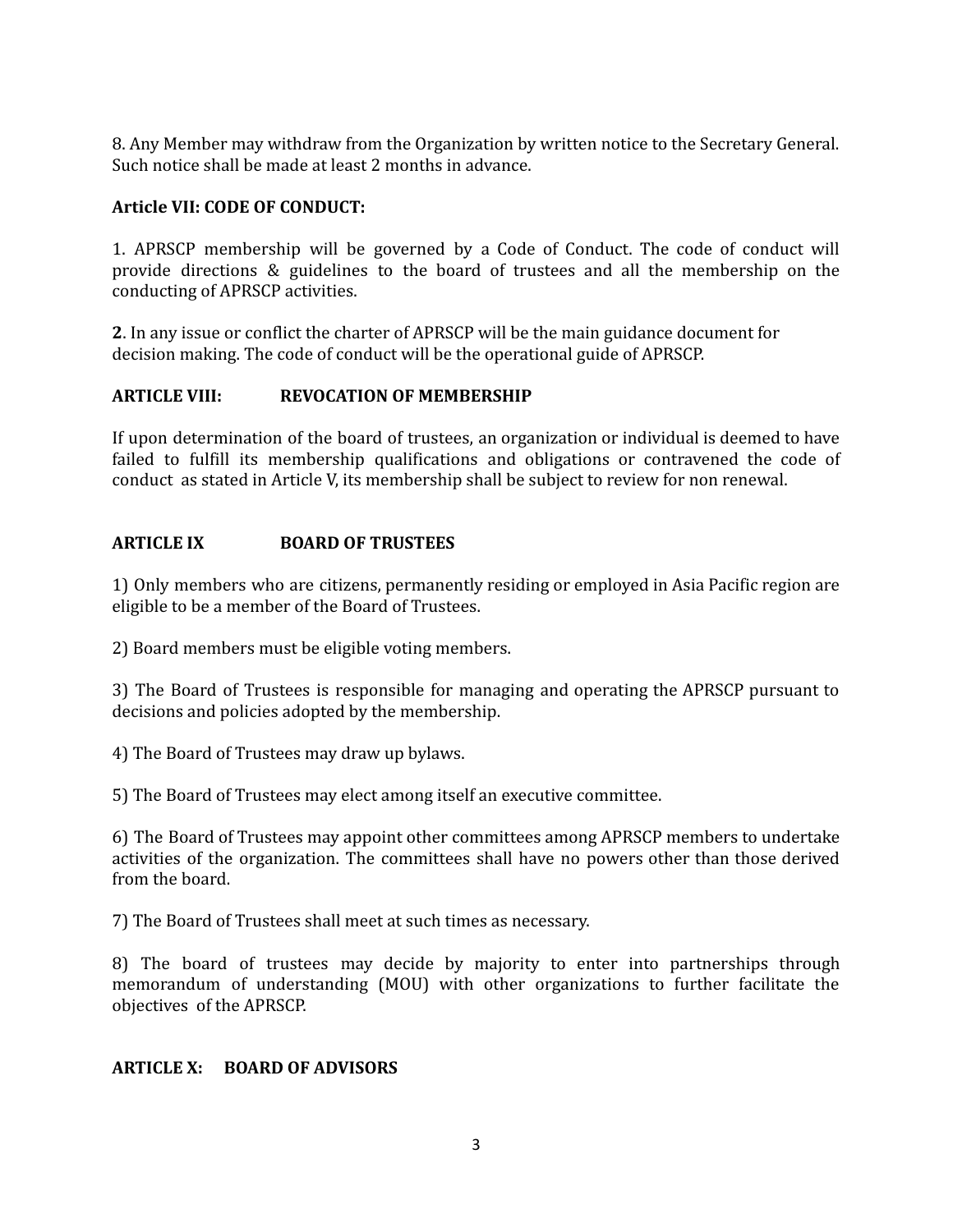- 1) The Board of Advisors shall consist not more than 10 who are committed to Sustainable Consumption and Production.
- 2) Each member has a term of 3 years and term may be renewed another term by the consent of majority of the Board of Trustees
- 3) The Board of Advisors will have no voting rights.

#### **Article XI: COUNCIL OF COUNTRY REPRESENTATIVES**

- 1) Maximum of two nominated members from each country of Asia pacific region will be nominated to the council by the board of trustees.
- 2) The term of a council member will be 3 years but may be extended another term by the consent of majority of the Board of trustees
- 3) Council members may be coopted by Board of trustees temporarily for specific purposes during meetings and discussions. Coopted council members will not have voting rights during decision making by BOT.
- 4) Council members may be included in sub committees appointed by the board of trustees for specific activities
- 5) To be eligible to become a board of trustee a member has to serve in the council of APRSCP for at least 3 years.

## **ARTICLE XII: EXECUTIVE COMMITTEE**

1) The Executive Committee of the APRSCP shall consist of the president, vice president, treasurer, immediate past president and the executive secretary. They should be current members of the board of trustees.

2) The Trustees elected as executive committee members shall serve the duration between a minimum of Two designated membership meetings.

## **ARTICLE XIII: SECRETARIAT**

1) An Administrator will be selected by the board of trustees in consultation with financing partners who will be designated appropriately by the Board of Trustees.

2) The Board of Trustees shall define the authority of the Administrator and the scope of work. He/She shall perform all relevant duties assigned by the president / Executive Secretary. The Administrator 's roles and responsibilities to be listed in the Code of Conduct

3) Each Member and Country should respect the international character of the responsibilities of the Administrator and his/her staff and shall not influence them in the discharge of their responsibilities.

#### **ARTICLE XIV FINANCES**